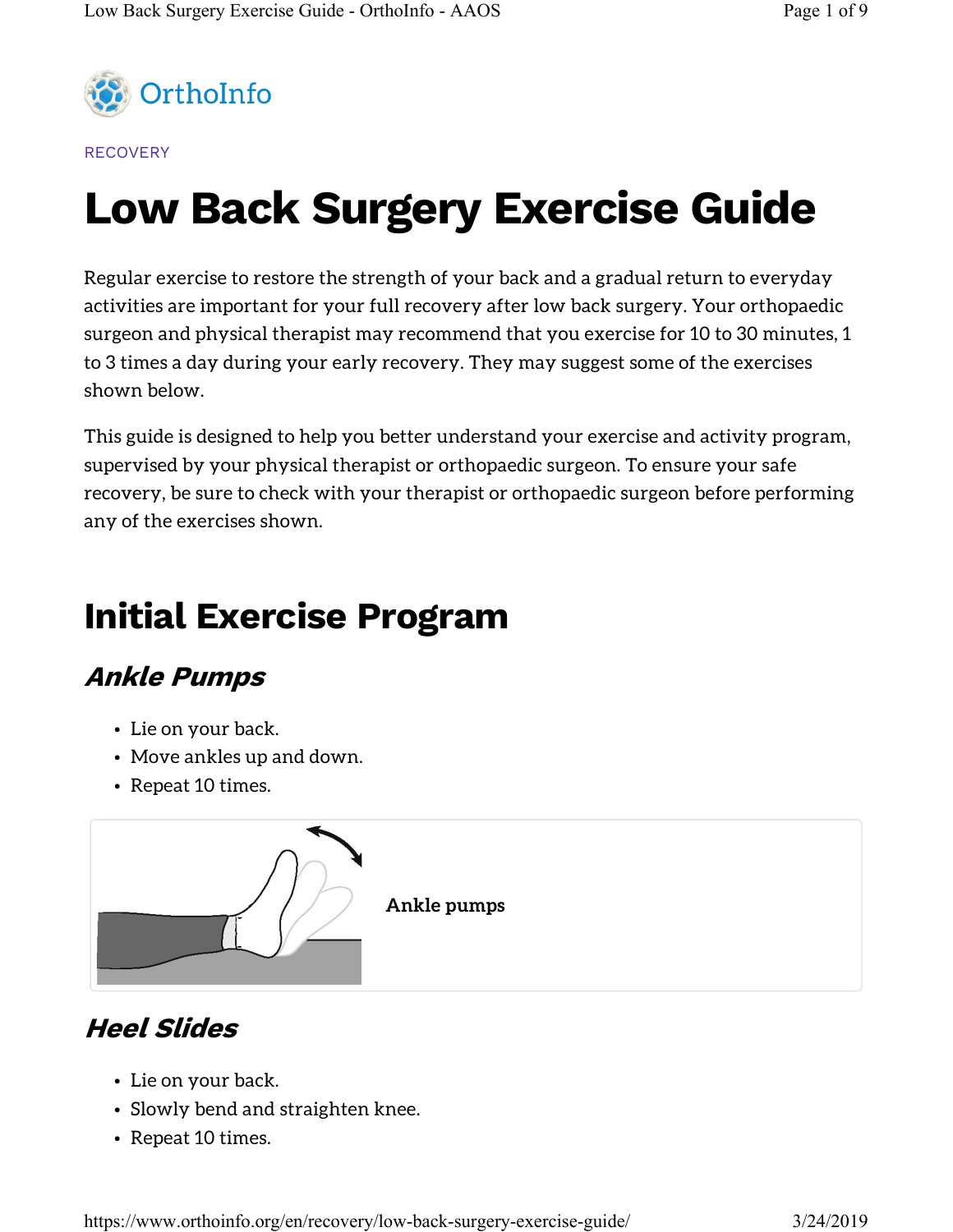

### Abdominal Contraction

- Lie on your back with knees bent and hands resting below ribs.
- Tighten abdominal muscles to squeeze ribs down toward back.
- Be sure not to hold your breath.
- Hold 5 seconds.
- Relax.
- Repeat 10 times.



### Wall Squats

- Stand with your back leaning against wall.
- Walk feet 12 inches in front of body.
- Keep abdominal muscles tight while slowly bending both knees to 45°.
- Hold 5 seconds.
- Slowly return to upright position.
- Repeat 10 times.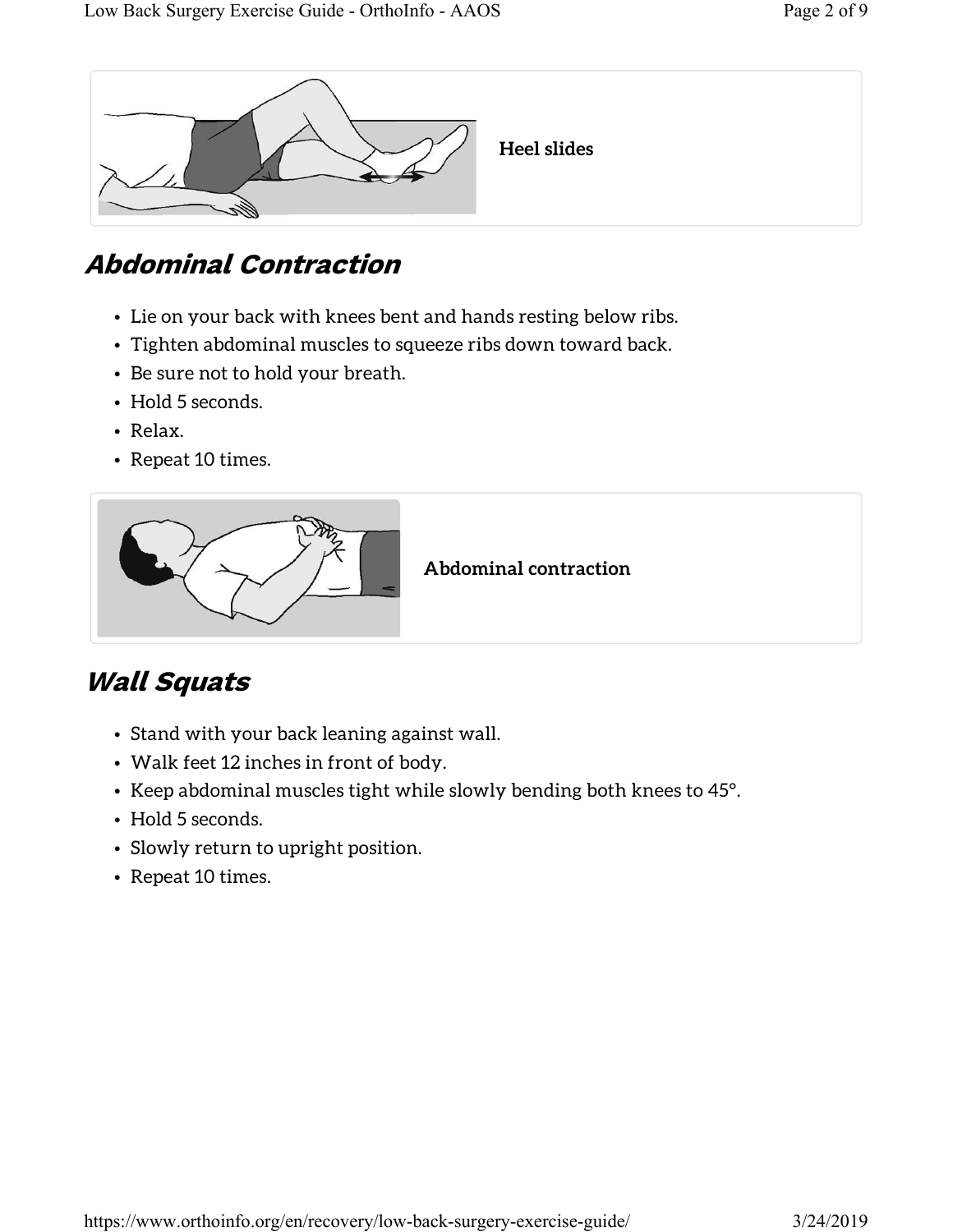

### Heel Raises

- Stand with your weight evenly distributed on both feet.
- Slowly raise your heels off the floor.
- Hold 5 seconds.
- Slowly lower your heels to the floor.
- Repeat 10 times.



### Straight Leg Raises

- Lie on your back with one leg straight and one knee bent.
- Tighten abdominal muscles to stabilize your low back.
- Slowly lift leg straight up about 6 to 12 inches and hold for 1 to 5 seconds.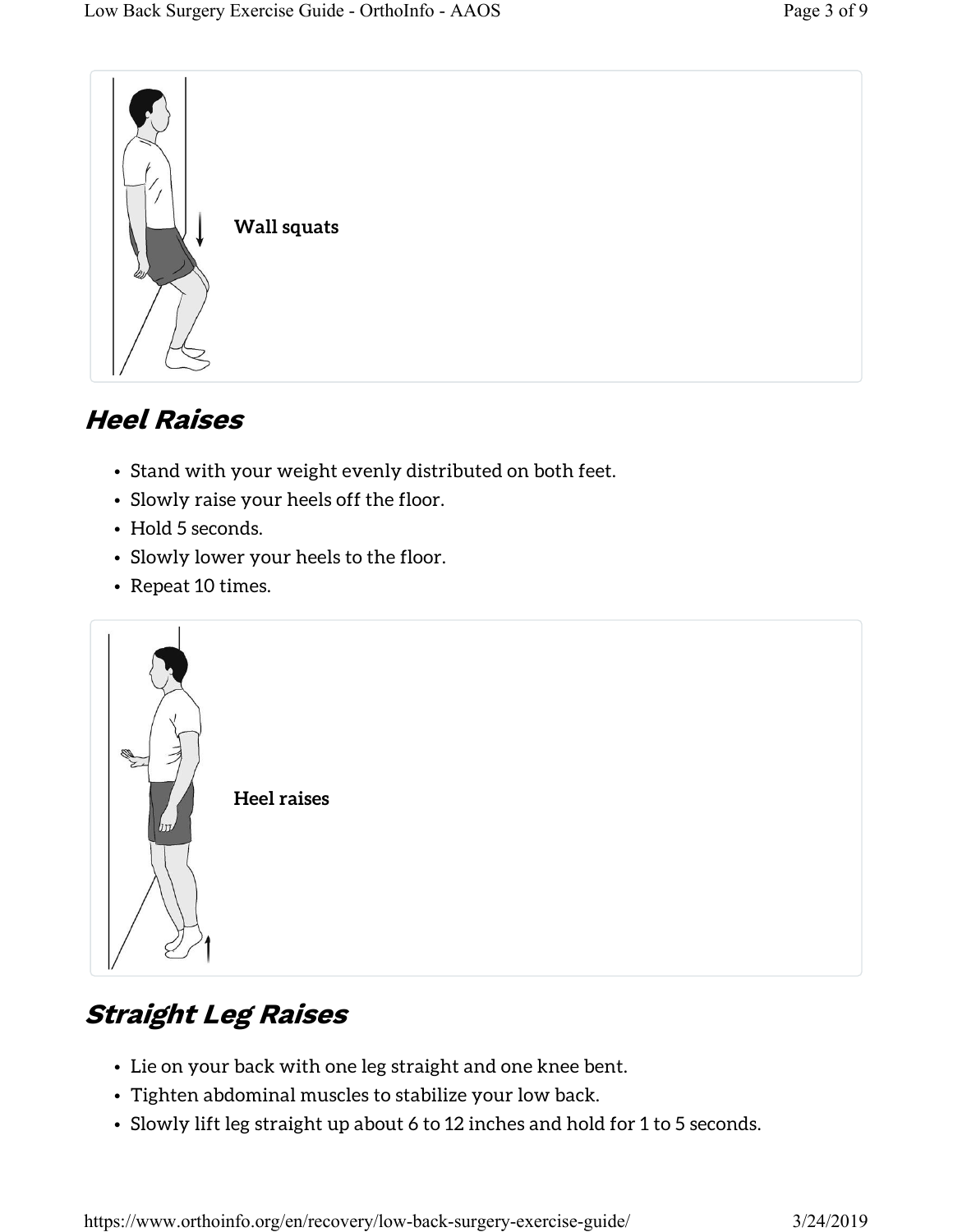- Lower leg slowly.
- Repeat 10 times.



# Intermediate Exercise Program

### Single Knee to Chest Stretch

- Lie on your back with both knees bent.
- Hold thigh behind knee and bring one knee up to chest.
- Hold 20 seconds, then relax.
- Repeat 5 times on each side.



Single knee to chest stretch

### Hamstring Stretch

- Lie on your back with legs bent.
- Hold one thigh behind knee.
- Slowly straighten knee until a stretch is felt in back of thigh.
- Hold 20 seconds.
- Relax.
- Repeat 5 times on each side.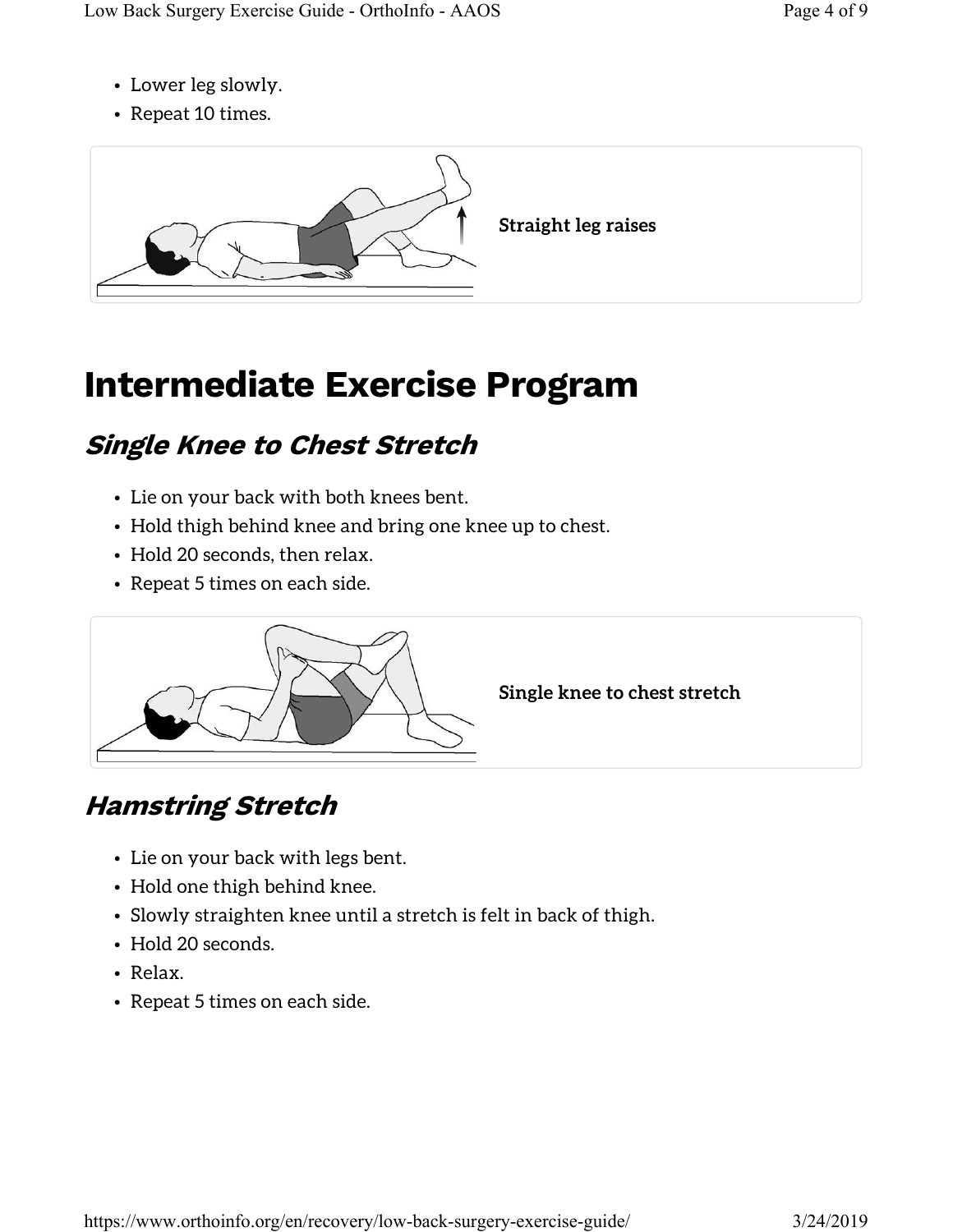

# Advanced Exercise Program

### Hip Flexor Stretch

- Lie on your back near edge of bed, holding knees to chest.
- Slowly lower one leg down, keeping knee bent, until a stretch is felt across top of the hip/thigh.
- Hold 20 seconds.
- Relax.
- Repeat 5 times on each side.



### Piriformis Stretch

- Lie on your back with both knees bent.
- Cross one leg on top of the other.
- Pull your opposite knee to your chest until a stretch is felt in the buttock/hip area.
- Hold 20 seconds.
- Relax.
- Repeat 5 times on each side.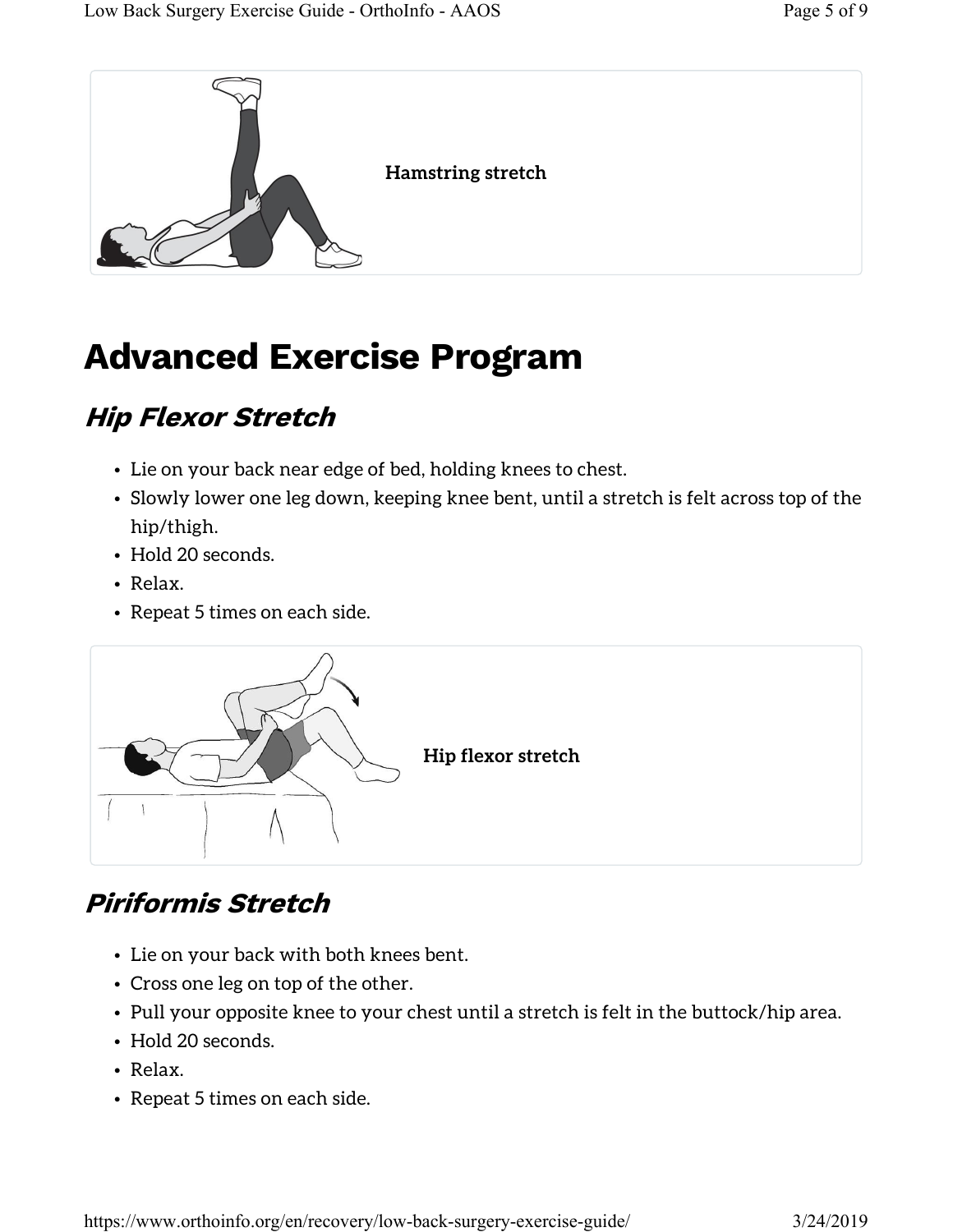

#### Lumbar Stabilization Exercises with Swiss Ball

Abdominal muscles must remain contracted during these exercises (see "Abdominal Contraction" above). Perform each exercise for 60 seconds. The farther the ball is from your body, the harder the exercise.

#### Lying on Floor

- Lie on your back with knees bent and calves resting on ball.
- Slowly raise arm over head and lower arm, alternating right and left sides.
- Slowly straighten one knee and relax, alternating right and left sides.
- Slowly straighten one knee and raise opposite arm over head. Alternate opposite arms and legs.
- Slowly "walk" ball forward and backward with legs.



Lumbar stabilization exercise with Swiss ball, lying on floor

#### Sitting on Ball

- Sit on ball with hips and knees bent 90° and feet resting on floor.
- Slowly raise arm over head and lower arm, alternating right and left sides.
- Slowly raise and lower heel, alternating right and left sides.
- Slowly raise one heel and raise opposite arm over head. Alternate opposite arm and heel.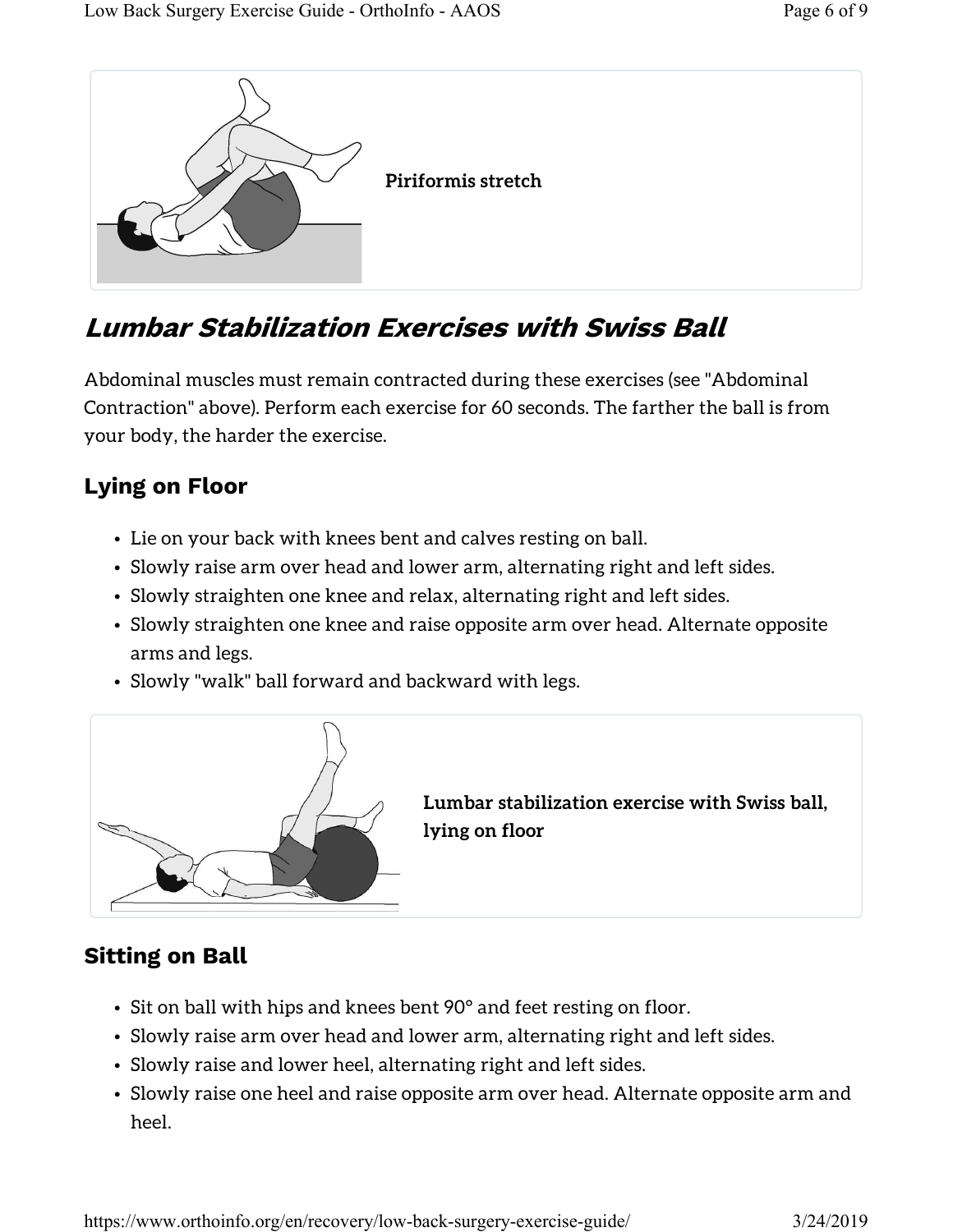• Marching: Slowly raise one foot 2 inches from floor, alternating right and left sides.



#### Standing

- Stand with ball between your low back and wall.
- Slowly bend knees 45° to 90°. Hold 5 seconds. Straighten knees.
- Slowly bend knees 45° to 90° while raising both arms over head.



Lumbar stabilization exercise with Swiss ball, standing

#### Lying on Ball

- Lie on your stomach over ball
- Slowly raise alternate arms over head.
- Slowly raise alternate legs 2 to 4 inches from floor.
- Combine 1 and 2, alternating opposite arms and legs.
- Bend one knee. Slowly lift this leg up, alternating right and left legs.

#### NOTE: Be careful not to arch your low back!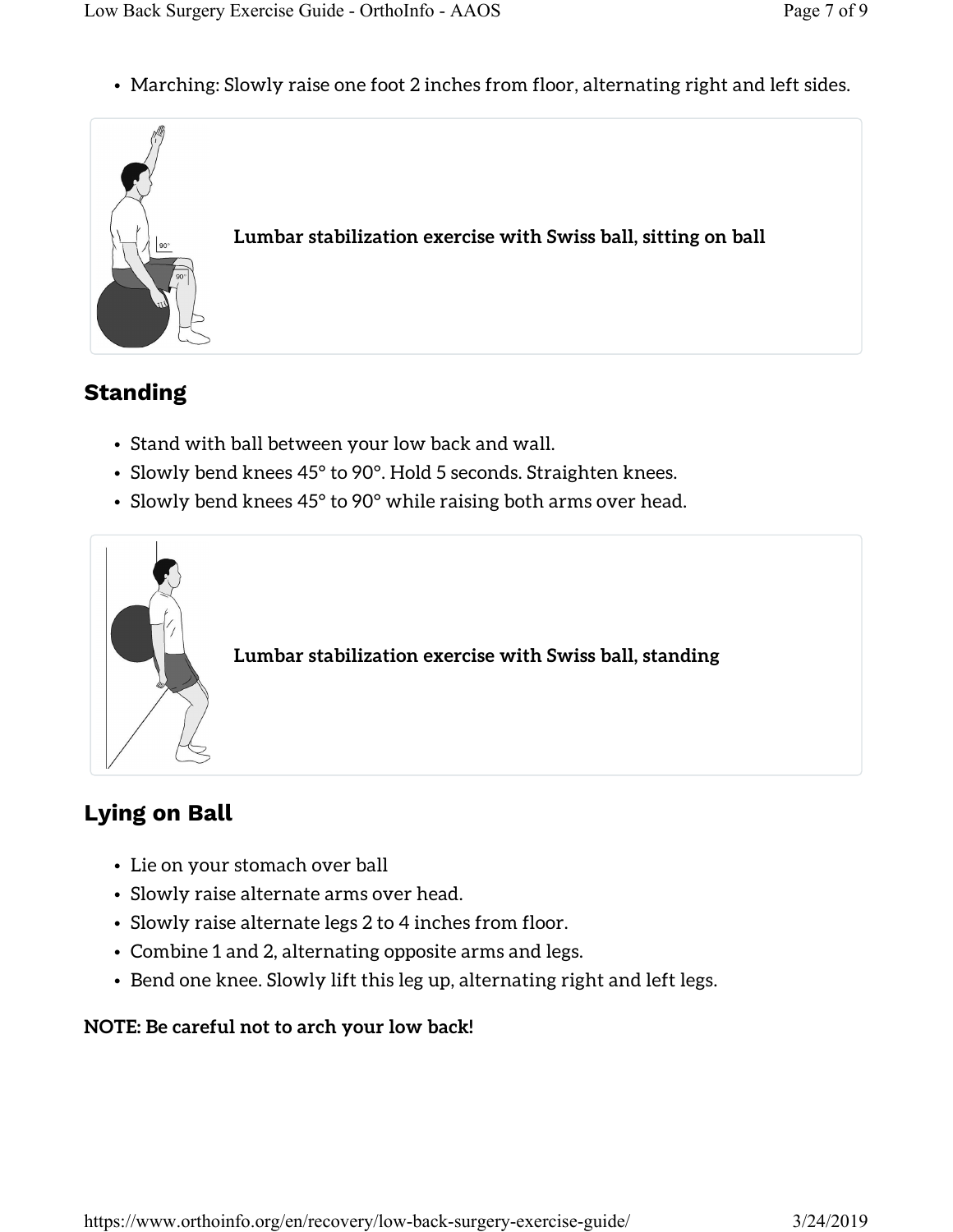

Lumbar stabilization exercise with Swiss ball, lying on ball

#### Lying on Ball

- Lie on your stomach over ball.
- "Walk" hands out in front of ball until ball is under legs. Reverse to starting position.
- "Walk" hands out in front of ball until ball is under legs, then slowly raise alternating arms over head.
- "Walk" hands out in front of ball and slowly perform push-ups.



Lumbar stabilization exercise with Swiss ball, lying on ball

## Aerobic Exercises

To protect your low back during aerobic exercise, maintain your spine in a neutral position while stabilizing with your abdominal muscles.

- 1. Stationary bike for 20 to 30 minutes.
- 2. Treadmill for 20 to 30 minutes.

Last Reviewed January 2017

#### Contributed and/or Updated by

Daniel K. Park, MD

#### Peer-Reviewed by

Stuart J. Fischer, MD